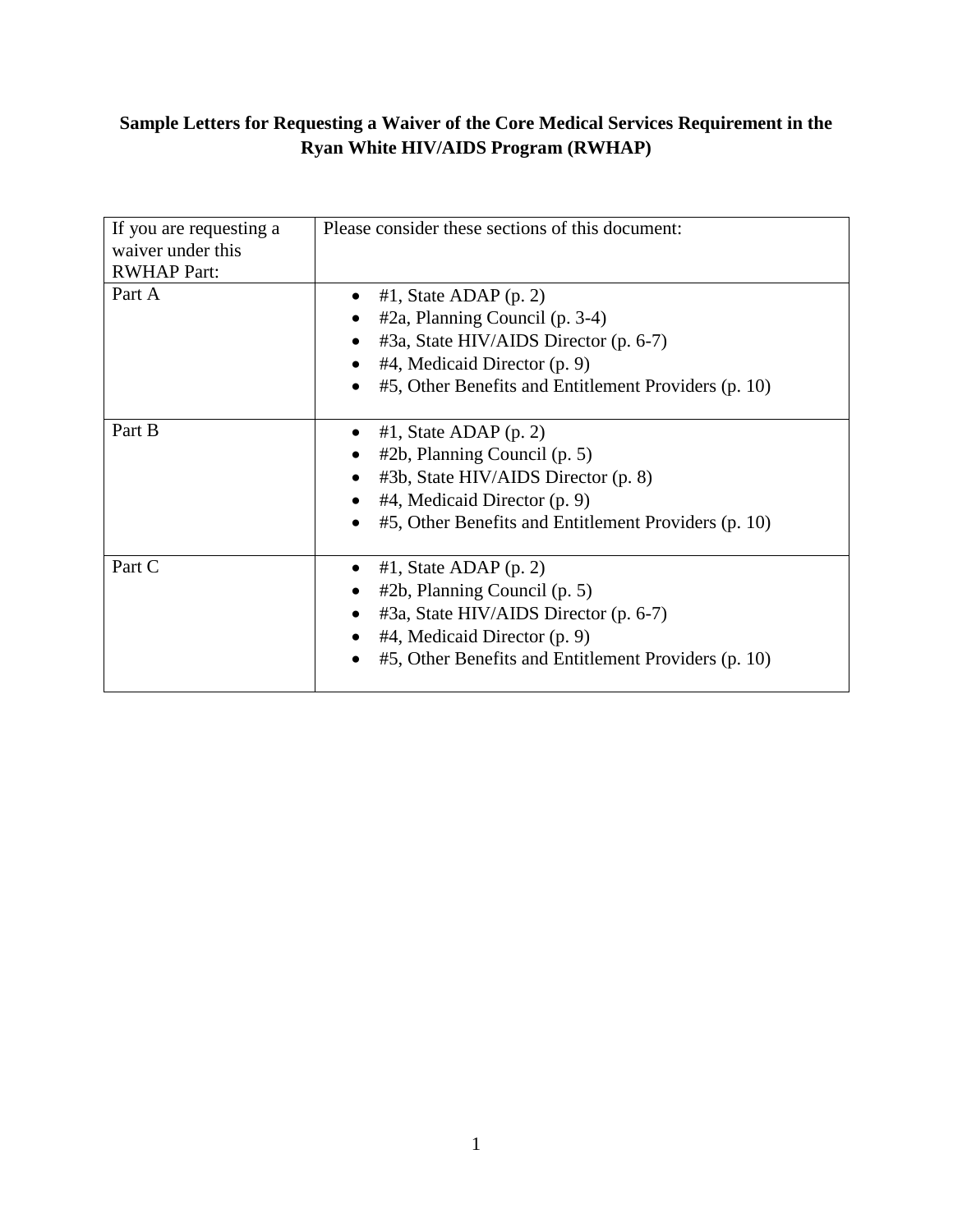**Instructions:** Letter should be on appropriate letterhead and signed by the State ADAP Director. Contact information and letter content may be customized as needed, but MUST include a statement indicating that there is currently no ADAP waiting list in the state and none is anticipated.

# **Sample Letter #1: State ADAP**

January 28, 2014

{Division Director} Division of {Metropolitan, State, or Community} HIV/AIDS Programs HIV/AIDS Bureau Health Resources and Services Administration 5600 Fishers Lane Rockville, Maryland 20857

Dear {Division Director}:

This letter is being provided to {Grantee Name} for inclusion in their request for a waiver of the Ryan White HIV/AIDS Program (RWHAP) core medical services requirement. In {State Name}, there are currently no waiting lists for medications on the AIDS Drug Assistance Program (ADAP) formulary. As of the date of this letter, we also do not anticipate that there will be an ADAP waiting list in the near future.

{Name of ADAP Program} supports {Grantee Name}'s request for a waiver of the core medical services requirement. We agree that a waiver of the core medical services requirement will allow {Grantee's Name} to better meet the needs of people living with HIV and AIDS (PLWH) in the state.

Please contact {name and title} at {insert phone/email or other contact information here} if you need additional information.

Sincerely,

{signed by ADAP Director}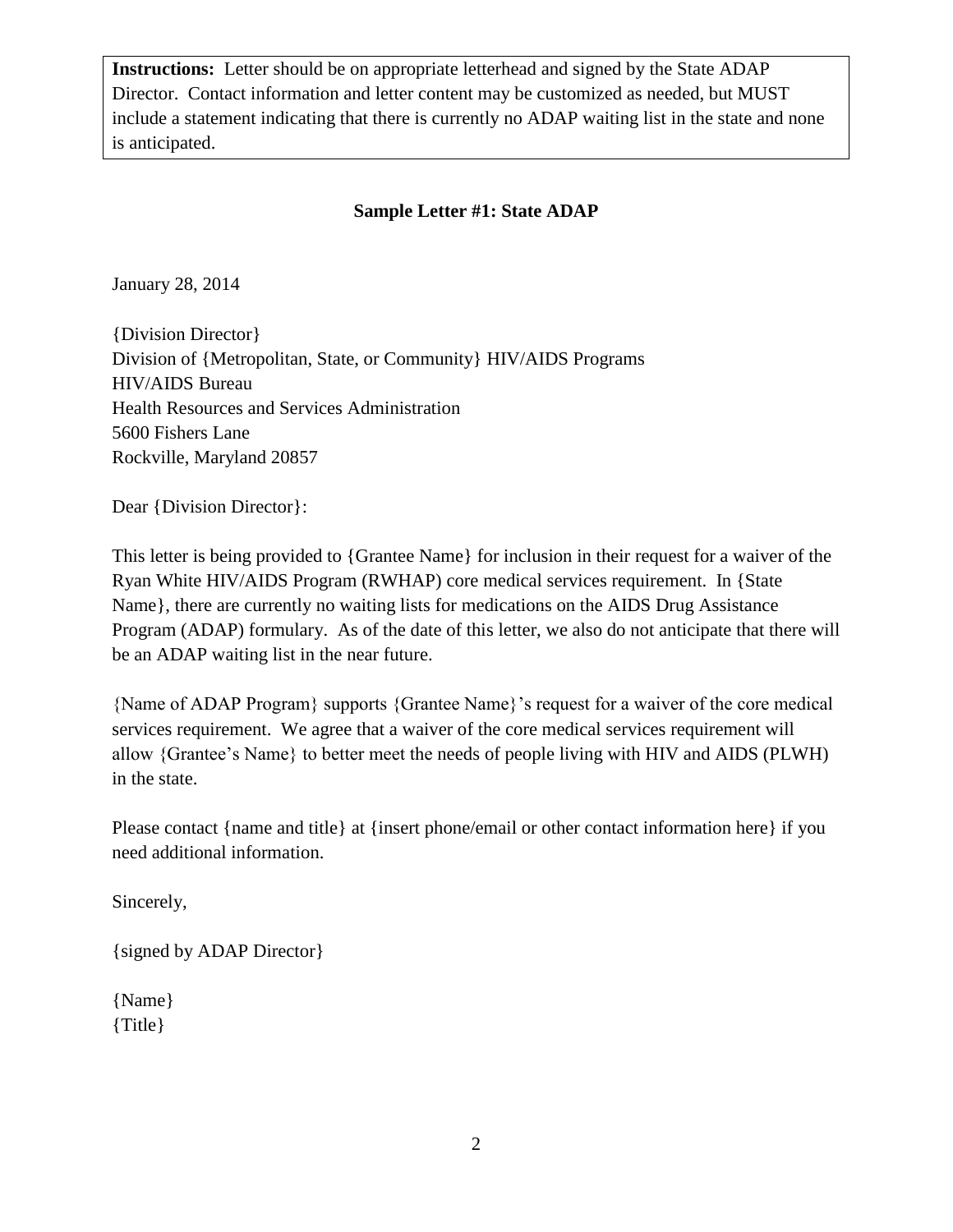**Instructions:** Letter should be on appropriate letterhead and signed by the Planning Council Chair. Contact information and letter content may be customized as needed, but MUST include a description of public input process that occurred in the Planning Council. The letter should also address the Planning Council's discussions around the need for a waiver and the waiver application process.

# **Sample Letter #2a: Public Input Process - Planning Council Chair Letter Part A Grantee is Requesting Waiver**

January 28, 2014

{Division Director} Division of {Metropolitan, State, or Community} HIV/AIDS Programs HIV/AIDS Bureau Health Resources and Services Administration 5600 Fishers Lane Rockville, Maryland 20857

Dear {Division Director}:

The {Name of Planning Council} is providing this letter of support of {Grantee's Name}'s request for a waiver of the Ryan White HIV/AIDS Program (RWHAP) core medical services requirement.

{Name of Grantee} undergoes an annual planning and resource allocation process through the Planning Council. As part of this process, the Planning Council gathers input from key stakeholders and the public. This process {briefly describe the overall public planning and input process}. The Planning Council gets input from the public by {describe how public comment/feedback is obtained}. The Planning Council also gets input from key stakeholders including {list RWHAP providers, consumers/people living with HIV and AIDS (PLWH), advocates, etc. who sit on planning groups or provide input} by {describe how these groups provide input}.

The Planning Council discussed the need for a core medical services waiver. These discussions were held {dates}. During these meetings, the Planning Council decided it was in the jurisdiction's best interest to apply for a waiver because {describe key issues and decisions that made the group decide to apply for a waiver of core medical services requirement}. A waiver of the core medical services requirement will allow this jurisdiction to {explain how the waiver will be used in the jurisdiction}.

{Name of Planning Council} supports {Grantee Name}'s application for a waiver of the core medical services requirement. The Planning Council believes that core medical services are available to all eligible PLWH within {Grantee Name}'s jurisdiction and that a waiver of the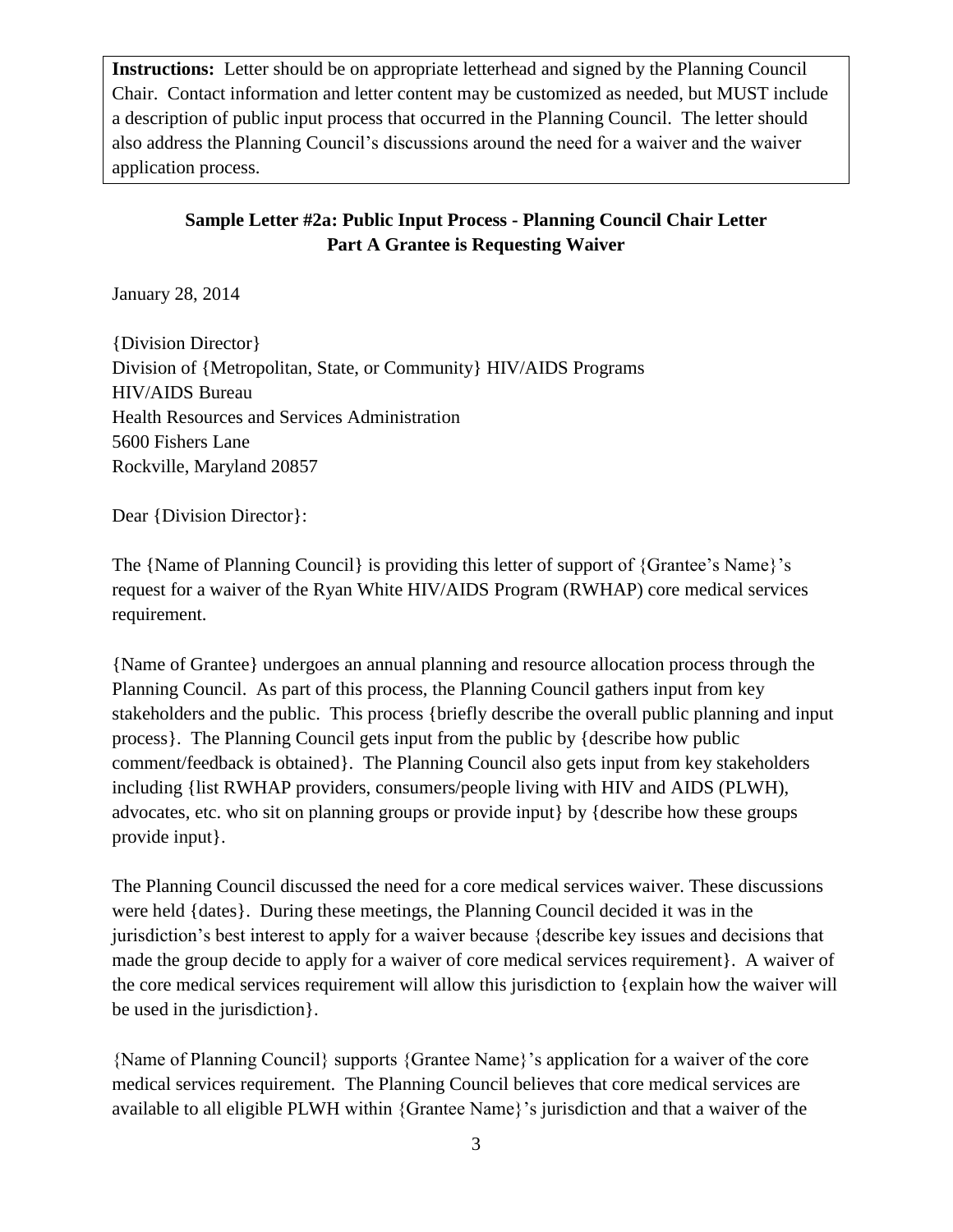core medical services requirement will allow {Grantee's Name} to better meet the needs of people living with HIV in this community.

Please contact {name and title} at {insert phone/email or other contact information here} if you need additional information.

Sincerely,

{signed by Planning Council Chair}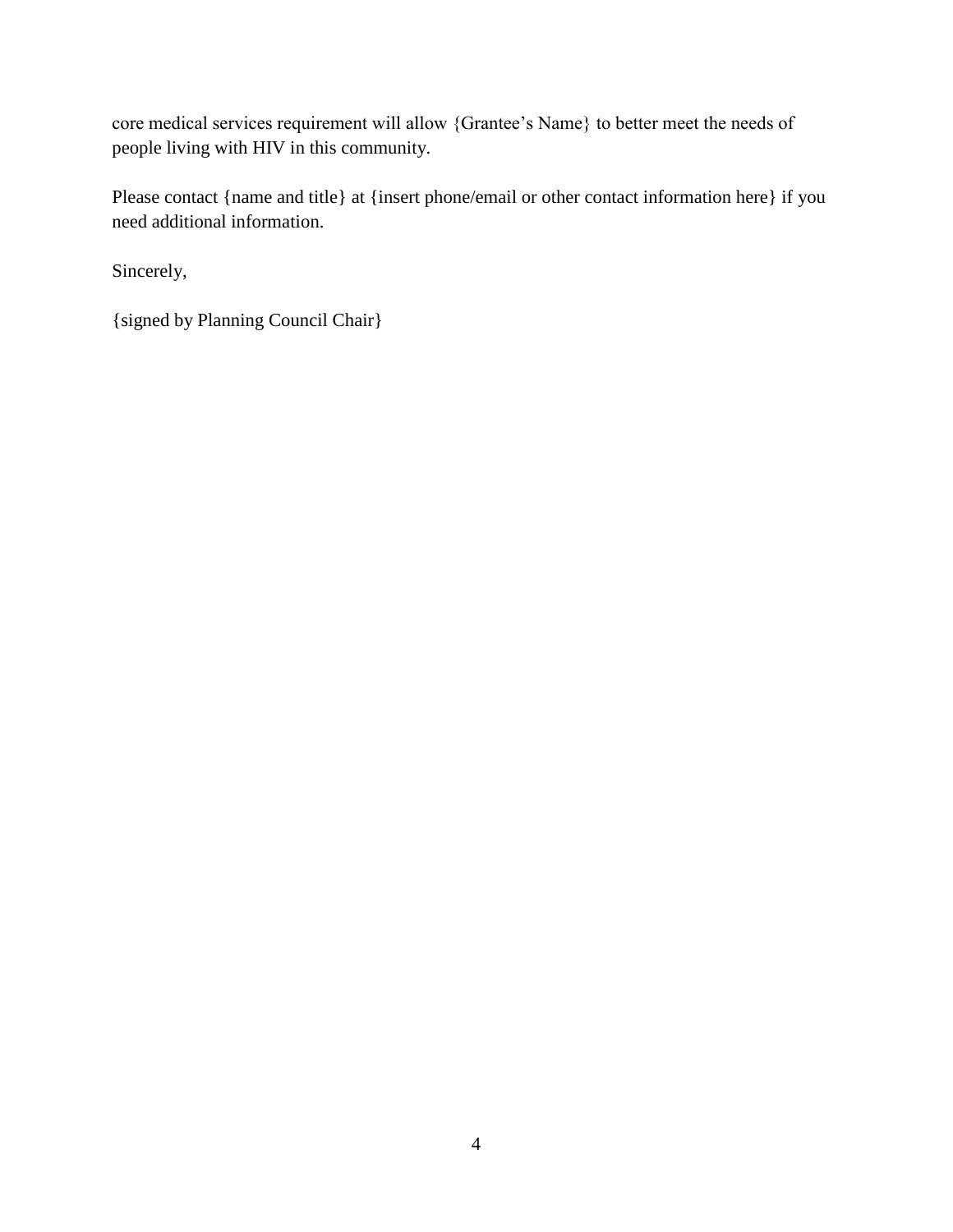**Instructions:** Letter should be on appropriate letterhead and signed by the Planning Council Chair. Contact information and letter content may be customized as needed, but MUST include a description of public input process that occurred in the Planning Council.

# **Sample Letter #2b: Public Input Process - Planning Council Chair Letter Part B or C Grantee is Requesting Waiver**

January 28, 2014

{Division Director} Division of {Metropolitan, State, or Community} HIV/AIDS Programs HIV/AIDS Bureau Health Resources and Services Administration 5600 Fishers Lane Rockville, Maryland 20857

Dear {Division Director}:

The {Name of Planning Council} is providing this letter of support of {Grantee's Name}'s request for a waiver of the Ryan White HIV/AIDS Program (RWHAP) core medical services requirement.

{Name of Grantee} undergoes an annual planning and resource allocation process through its Planning Council. As part of this process, the Planning Council gathers input from key stakeholders and the public. This process {briefly describe the overall public planning and input process}. As part of this planning process, the Planning Council gets input from the public by {describe how public comment/feedback is obtained}. The Planning Council also gets input from key stakeholders including {list RWHAP providers, consumers/people living with HIV and AIDS (PLWH), advocates, etc. who sit on planning groups or provide input} by {describe how these groups provide input}.

{Name of Planning Council} supports {Grantee Name}'s application for a waiver of the core medical services requirement. We believe that core medical services are available to all eligible individuals within {Grantee Name}'s {state, jurisdiction, service area} and that a waiver of the core medical services requirement will allow {Grantee's Name} to better meet the needs of people living with HIV in this community.

Please contact {name and title} at {insert phone/email or other contact information here} if you need additional information.

Sincerely,

{signed by Planning Council Chair}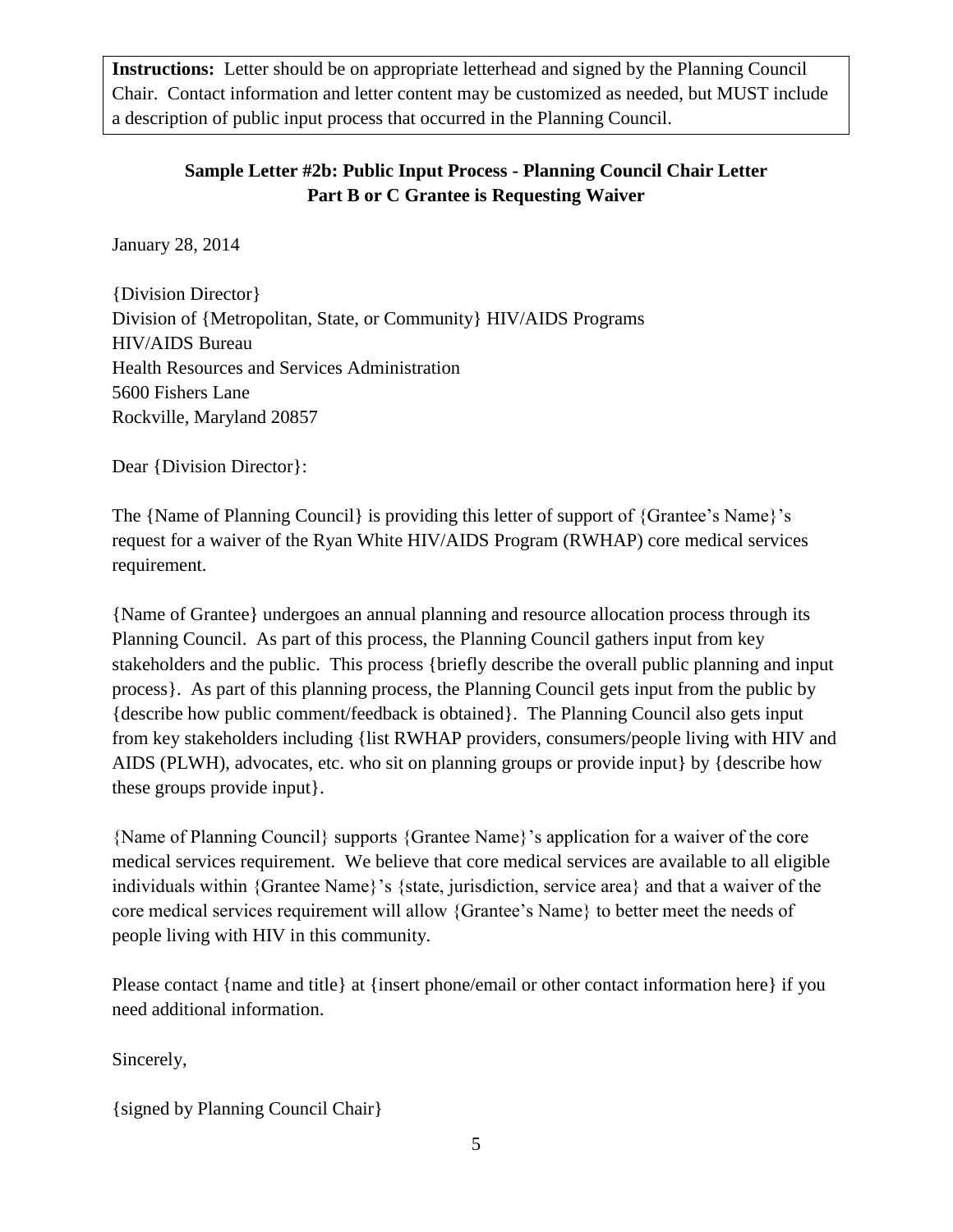**Instructions:** Letter should be on appropriate letterhead and signed by the State HIV/AIDS Director or his/her designee. Contact information and letter content may be customized as needed, but MUST include a description of public input process that occurred at the state level.

### **Sample Letter #3a: Public Input Process – Letter from State HIV/AIDS Director Part A or C Grantee is Requesting Waiver**

January 28, 2014

{Division Director} Division of {Metropolitan, State, or Community} HIV/AIDS Programs HIV/AIDS Bureau Health Resources and Services Administration 5600 Fishers Lane Rockville, Maryland 20857

Dear {Division Director}:

This letter is being provided to {Grantee Name} for inclusion in their request for a waiver of the Ryan White HIV/AIDS Program (RWHAP) core medical services requirement.

{Name of State HIV/AIDS office} undergoes an annual planning process that informs resource allocation. As part of this process, we gather input from key stakeholders and the public. This process {briefly describe the overall public planning and input process}. As part of this planning process, the {Name of State HIV/AIDS office} gets input from the public by {describe how public comment/feedback is obtained}. We also get input from key stakeholders including {list RWHAP providers, consumers/people living with HIV and AIDS (PLWH), advocates, etc. who sit on planning groups or provide input} by {describe how these groups provide input}.

The {Name of State HIV/AIDS office} coordinates planning and availability of services with {Name of Grantee} by {describe how the state works with the grantee to ensure that core medical services are available and accessible}. A core medical services waiver will allow {Name of Grantee} to {describe how a core medical services waiver will help the grantee to provide non-core services to PLWH}.

{Name of State HIV/AIDS office} supports {Grantee Name}'s request for a waiver of the core medical services requirement. We believe that core medical services are available to all eligible individuals within {Grantee Name}'s {jurisdiction or service area} and that a waiver of the core medical services requirement will allow {Grantee's Name} to better meet the needs of people living with HIV in this community.

Please contact {name and title} at {insert phone/email or other contact information here} if you need additional information.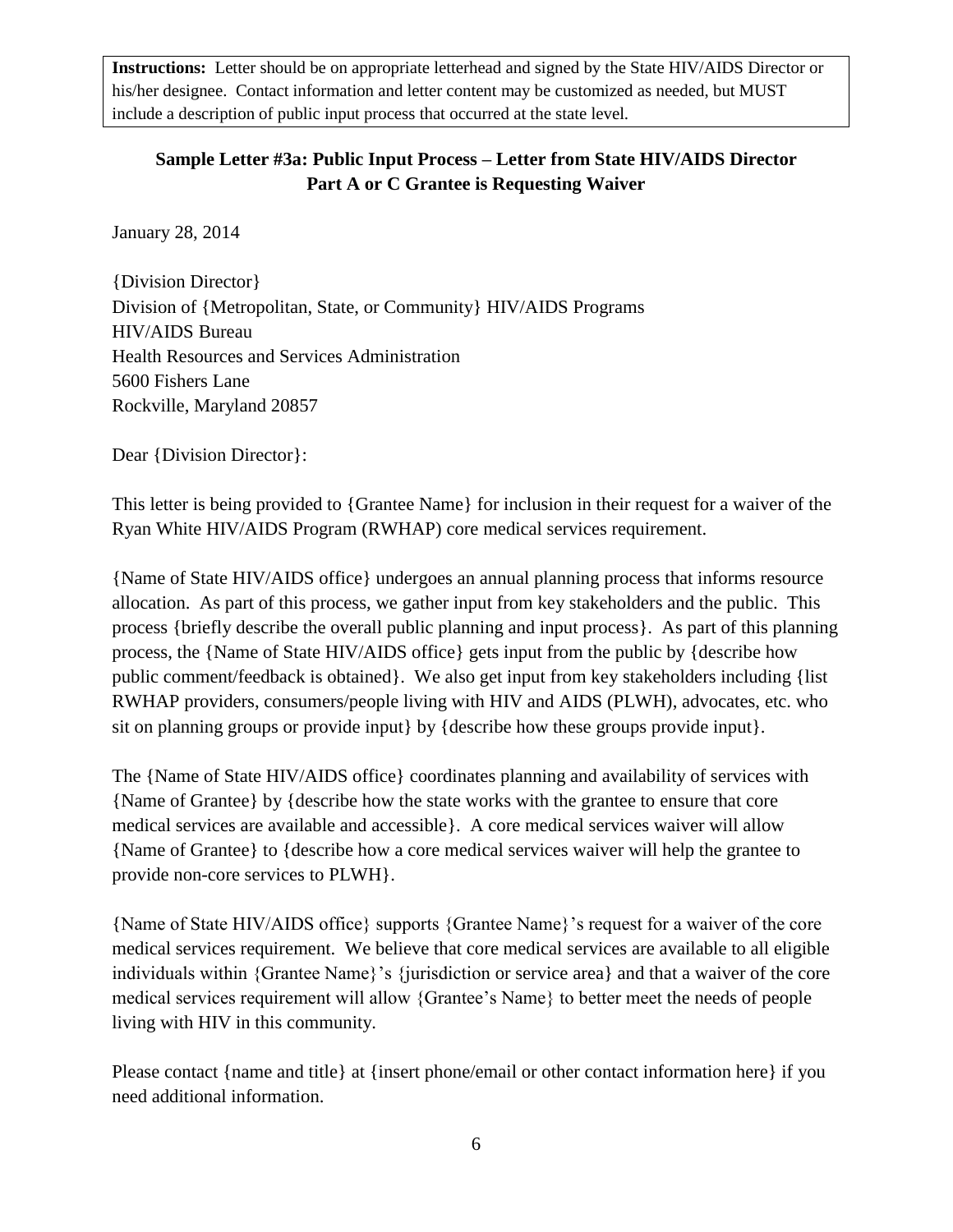Sincerely,

{signed by State HIV/AIDS Director}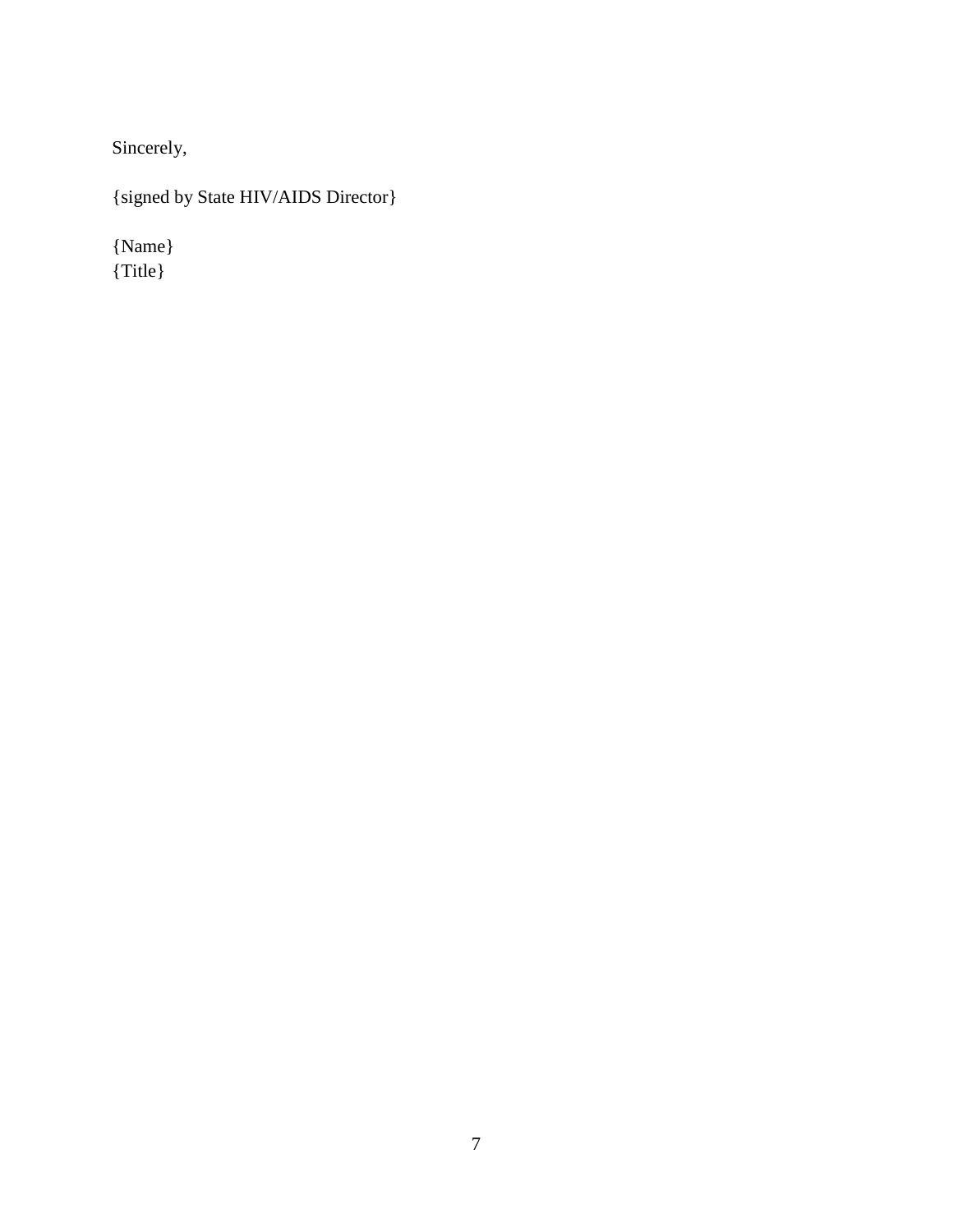**Instructions:** Letter should be on appropriate letterhead and signed by the State HIV/AIDS Director or his/her designee. Contact information and letter content may be customized as needed, but MUST include a description of public input process that occurred at the state level. Include details about waiver discussions, if they occurred.

### **Sample Letter #3b: Public Input Process – Letter from State HIV/AIDS Director Part B Grantee is Requesting Waiver**

January 28, 2014

{Division Director} Division of {Metropolitan, State, or Community} HIV/AIDS Programs HIV/AIDS Bureau Health Resources and Services Administration 5600 Fishers Lane Rockville, Maryland 20857

Dear {Division Director}:

{Name of State HIV/AIDS office} undergoes an annual planning process that informs resource allocation. As part of this process, we gather input from key stakeholders and the public. This process {briefly describe the overall public planning and input process}. As part of this planning process, the {Name of State HIV/AIDS office} gets input from the public by {describe how public comment/feedback is obtained}. We also get input from key stakeholders including {list RWHAP providers, consumers/people living with HIV and AIDS (PLWH), advocates, etc. who sit on planning groups or provide input} by {describe how these groups provide input}.

The {Name of State HIV/AIDS office} publically discussed the need for a core medical services waiver. These discussions were held {dates}. During these meetings, the {Name of State HIV/AIDS office} decided it was in the state's best interest to apply for a waiver because {describe key issues and decisions that made the group decide to apply for a waiver of core medical services requirement}. A waiver of the core medical services requirement will allow this state to {explain how the waiver will be used in the state}.

Please contact {name and title} at {insert phone/email or other contact information here} if you need additional information.

Sincerely,

{signed by State HIV/AIDS Director}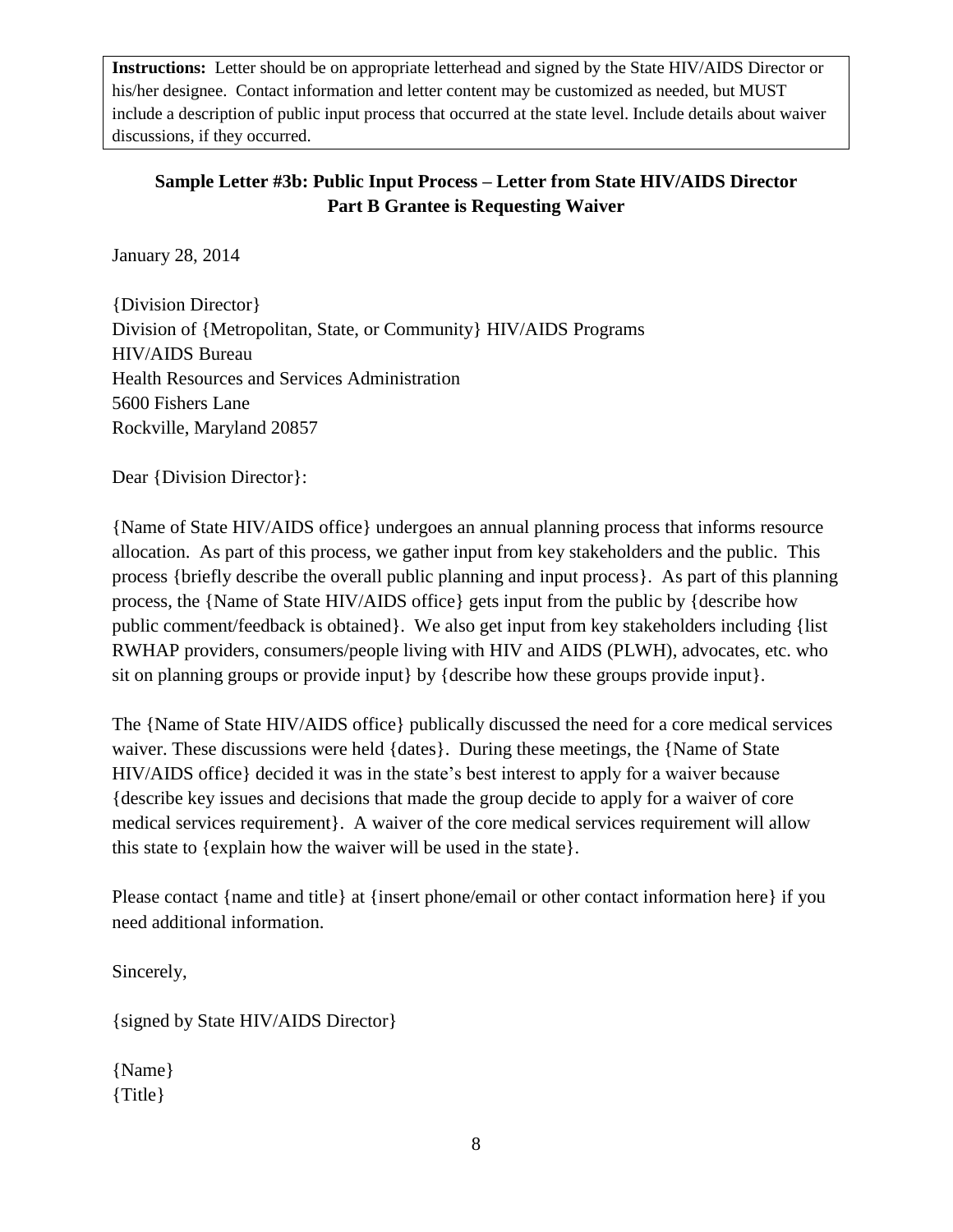**Instructions:** Letter should be on appropriate letterhead and signed by the State Medicaid director or his/her designee. Contact information and letter content may be customized as needed, but MUST indicate that the writer believes that core medical services are available and accessible in the grantee's jurisdiction. The writer should also indicate how his/her organization contributes to the availability of core medical services in the community, if appropriate. Grantees may wish to provide a list of core medical services to the Medicaid director, if they are not familiar with which services are included in this list.

#### **Sample Letter #4: State Medicaid Director**

January 28, 2014

{Division Director} Division of {Metropolitan, State, or Community} HIV/AIDS Programs HIV/AIDS Bureau Health Resources and Services Administration 5600 Fishers Lane Rockville, Maryland 20857

Dear {Division Director}:

This letter is being provided to {Grantee Name} for inclusion in their request for a waiver of their Ryan White HIV/AIDS Program (RWHAP) core medical services requirement.

{Provide a brief description of the Medicaid services provided to people living with HIV and AIDS (PLWH) and a brief description of who is eligible for these services}. {Describe how these services contribute to the availability of core medical services in the community}.

{Name of State Medicaid program} supports {Grantee Name}'s request for a waiver of the core medical services requirement. We believe that core medical services are available to all eligible PLWH within {Grantee Name}'s {state, jurisdiction, service area} and that a waiver of the core medical services requirement will allow {Grantee's Name} to better meet the needs of PLWH in this state. {If known, provide a description of how the waiver will better meet the needs of the community}.

Please contact {name and title} at {insert phone/email or other contact information here} if you need additional information.

Sincerely,

{signed by Medicaid Director or their designee}